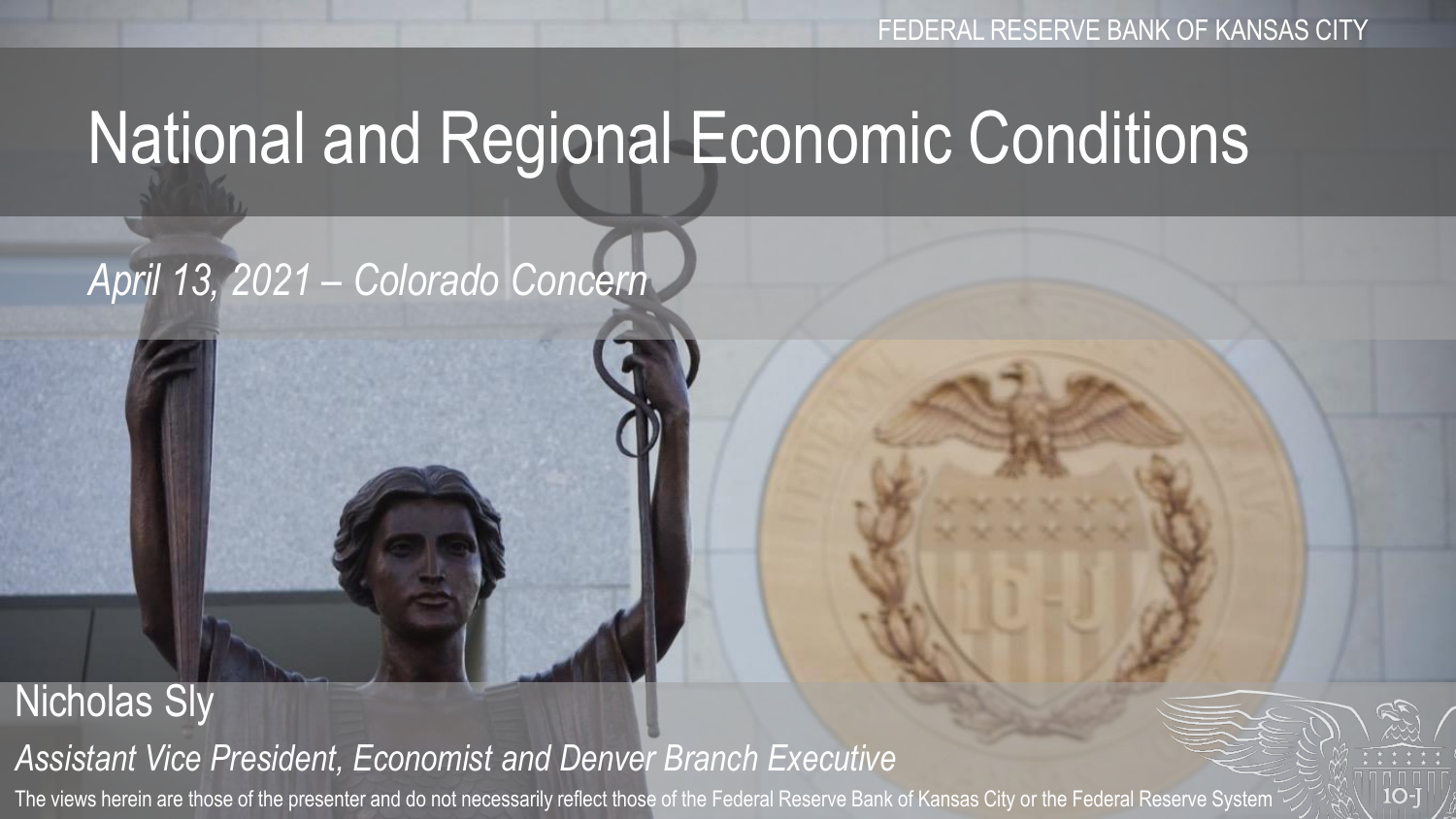### **Outlook themes**

- Consumers' pent-up demand is poised to drive faster-than-trend consumption growth and fasterthan-typical employment growth in the leisure and hospitality sector in the near term
- Over the medium term, the pace of recovery will likely moderate, with consumption growth and business investment providing ongoing support for recovery
- Supply chain restrictions and uncertainty about the pace of consumer spending remain risks to the outlook in the near term
- Readings of inflation are likely to pick up in the near term due to a variety of temporary factors

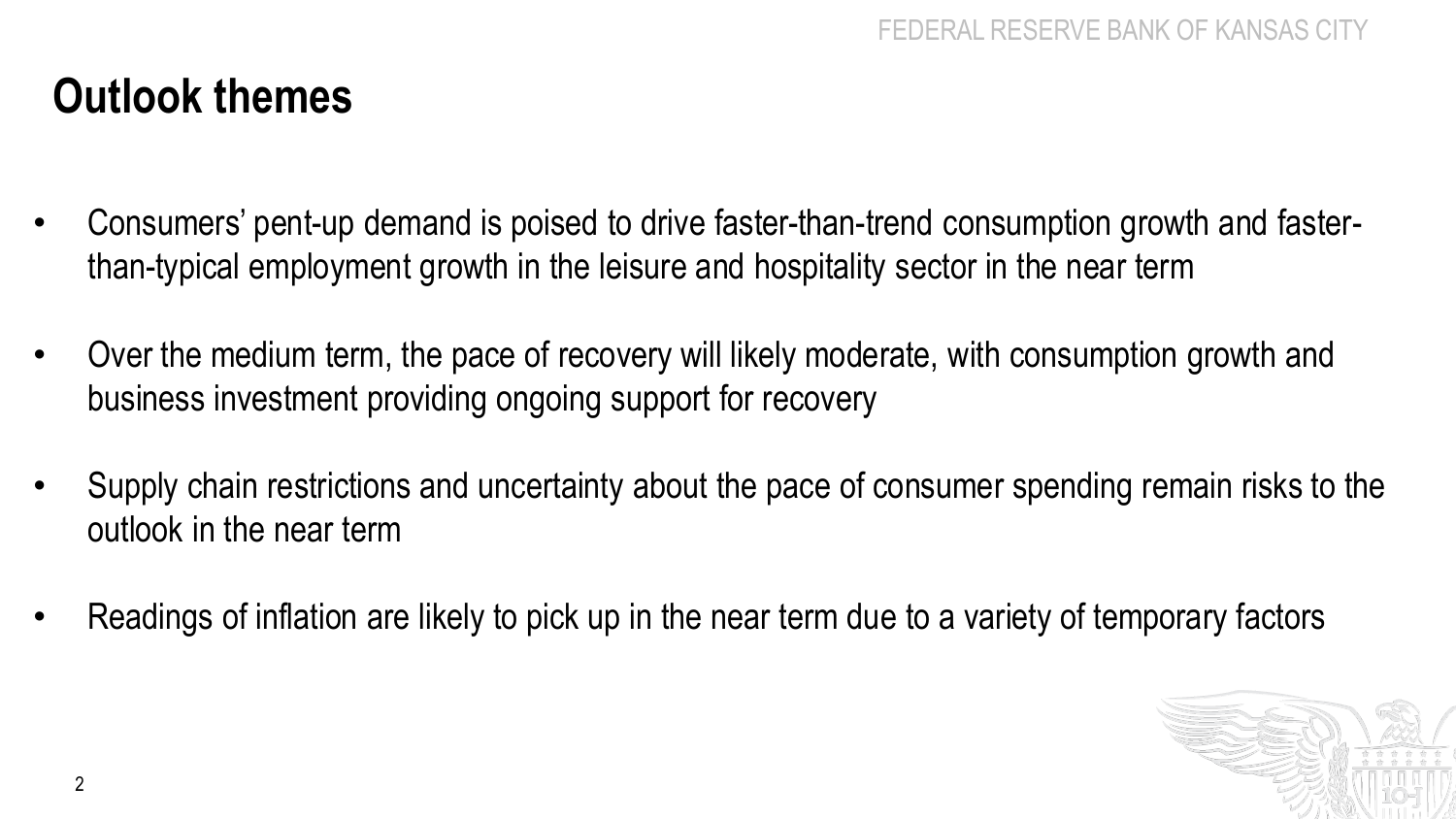### FEDERAL RESERVE BANK OF KANSAS CITY **Fiscal support provided aid to household balance sheets in addition to supporting consumer spending throughout the District**



3 Sources: Census Bureau, Opportunity Insights, Haver Analytics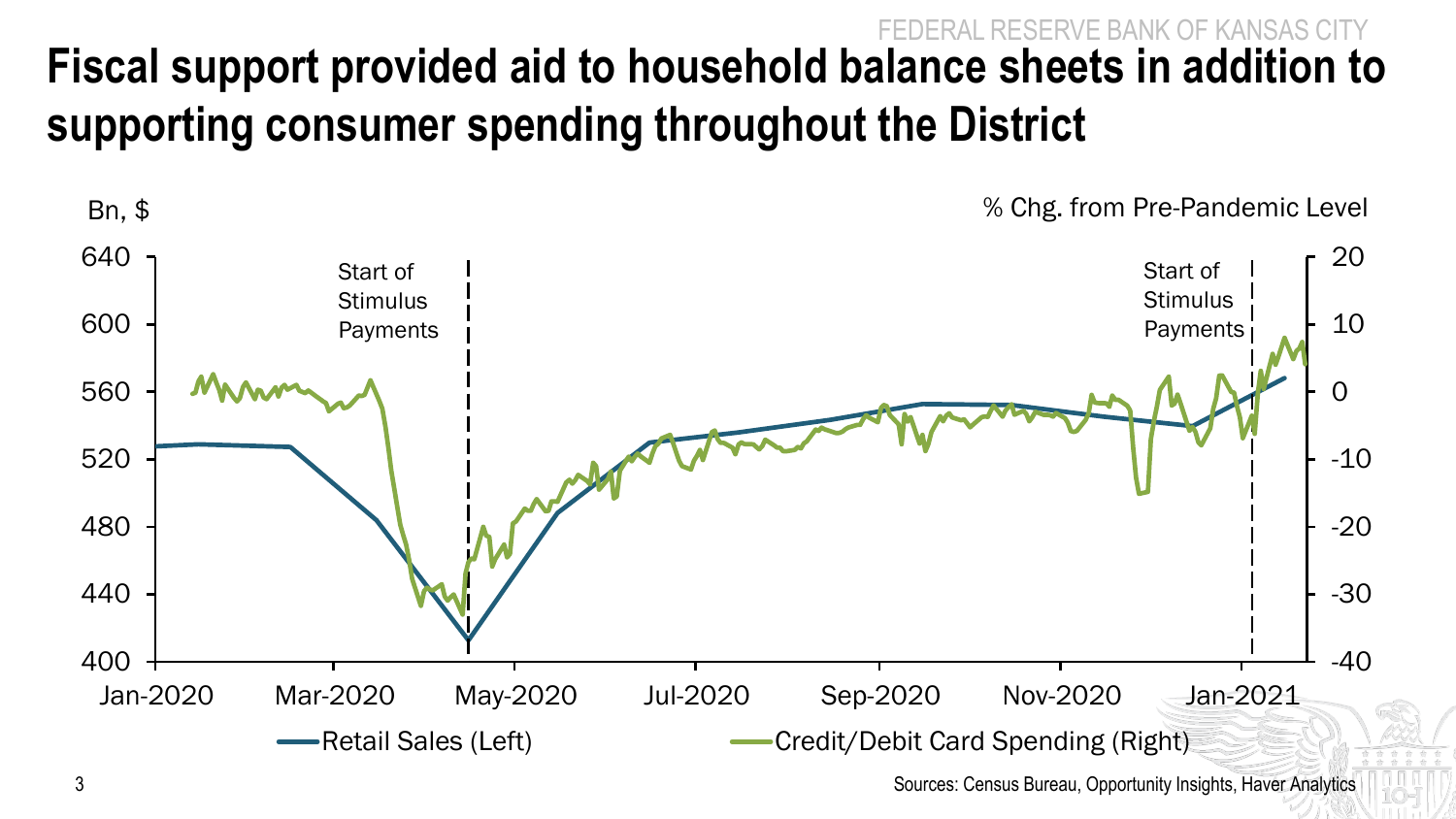#### FSERVE BANK OF K **Fiscal transfers have also enabled households to amass savings**



4 Sources: BEA, FRB, Haver Analytics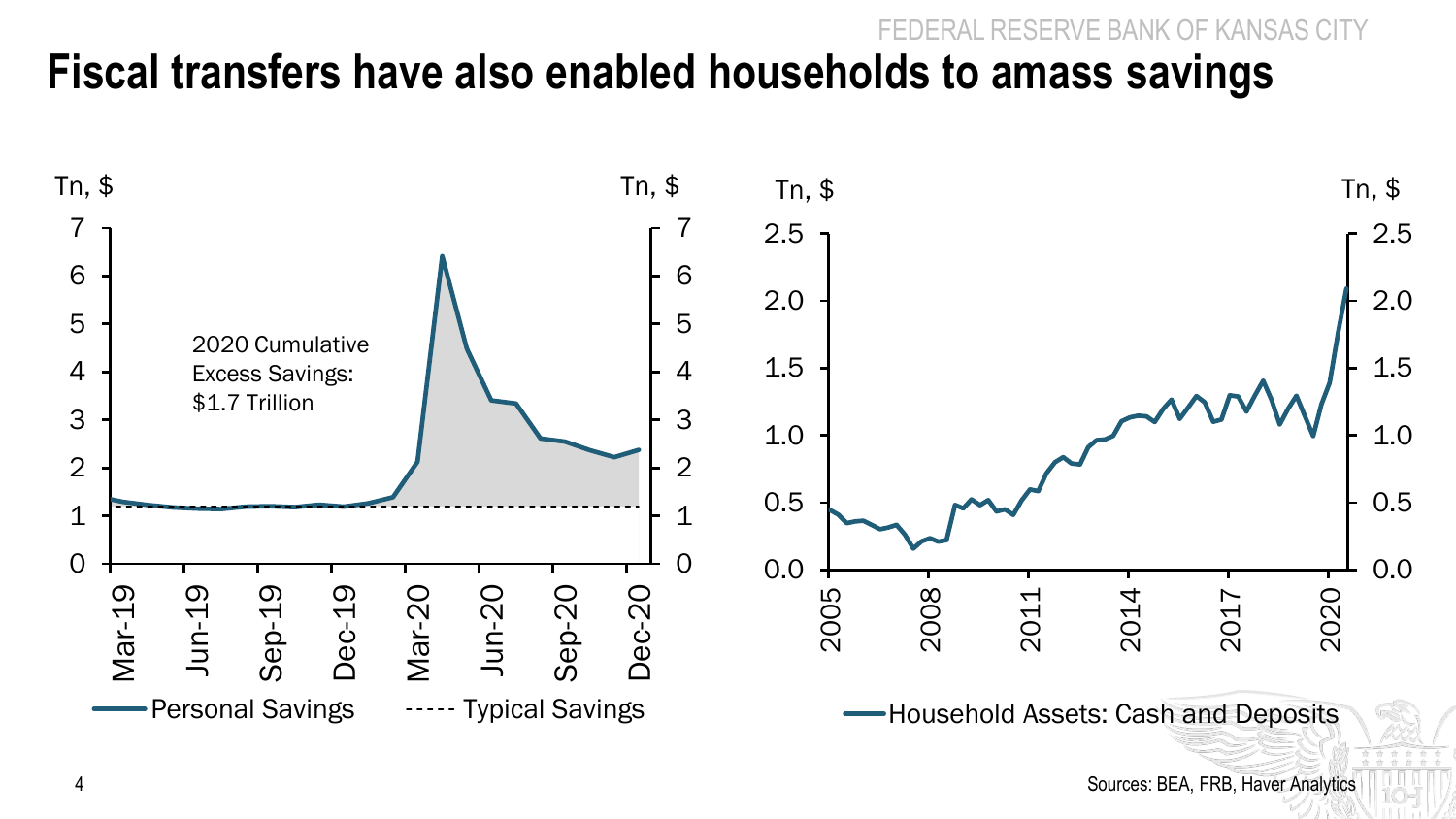### **Though employment remains depressed, nominal GDP has largely reversed its pandemic decline**



Sources: BLS, BEA, Haver Analytics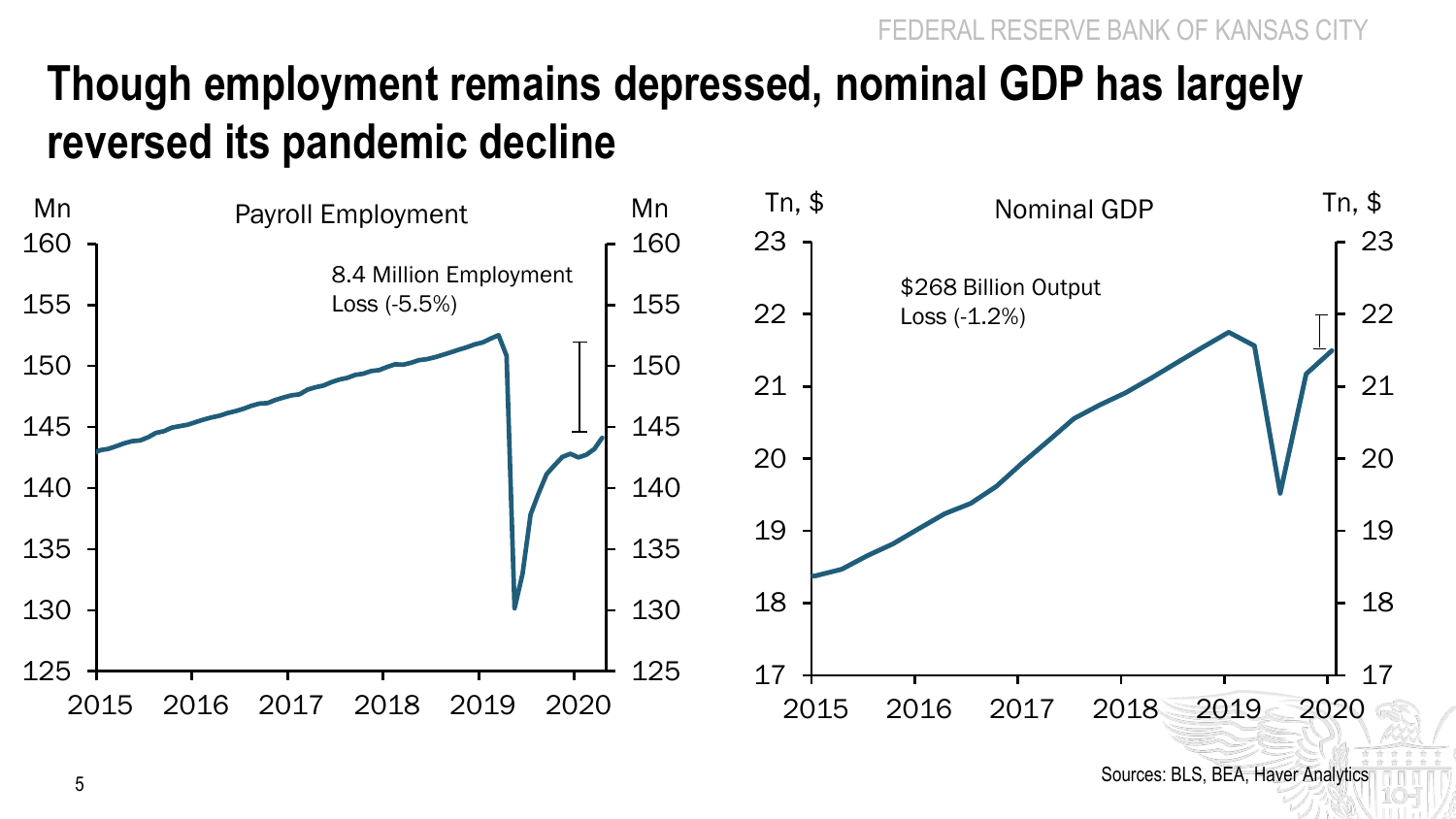### **Unemployment remains elevated, particularly for minority workers**

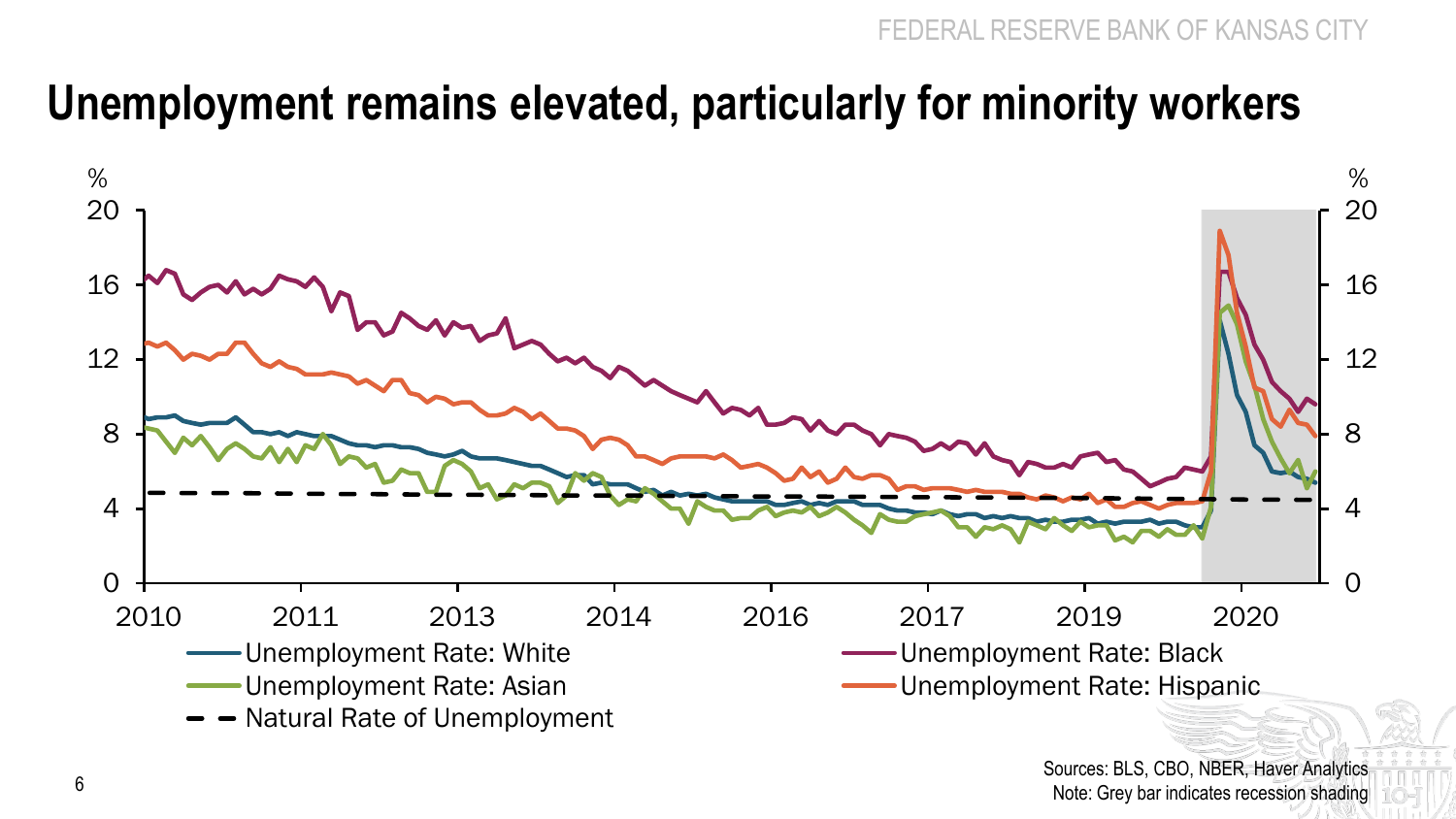#### RVE BANK OF **The unevenness of the pandemic partly accounts for the contrasting recoveries of employment and output**

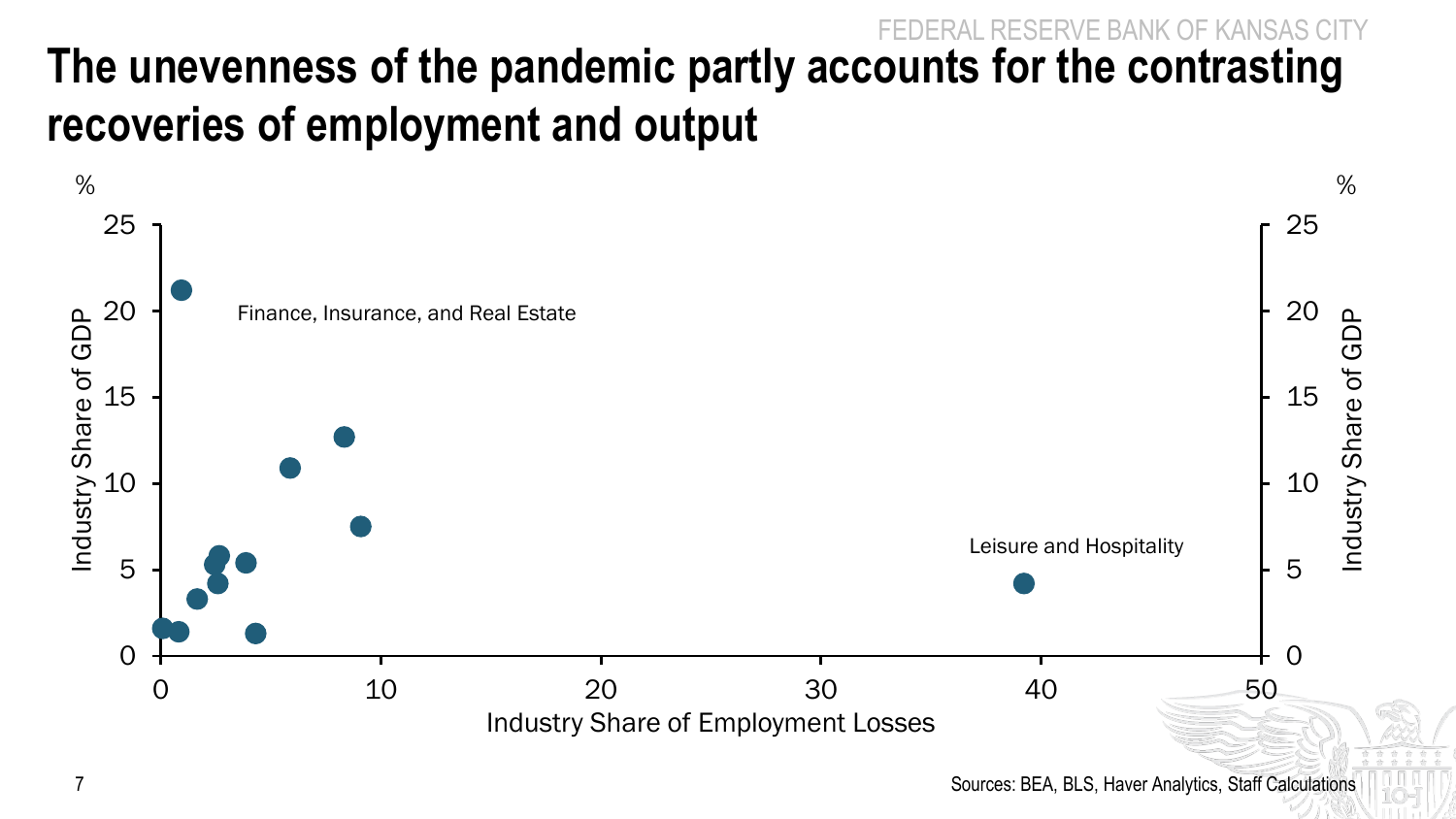FEDERAL RESERVE BANK OF KANSAS CITY

### **Recovery in leisure and hospitality employment is likely to exceed typical rates in coming months, but low business travel remains a headwind**



Sources: BLS, NBER, Haver Analytics 8 Note: Grey bars indicate recession shading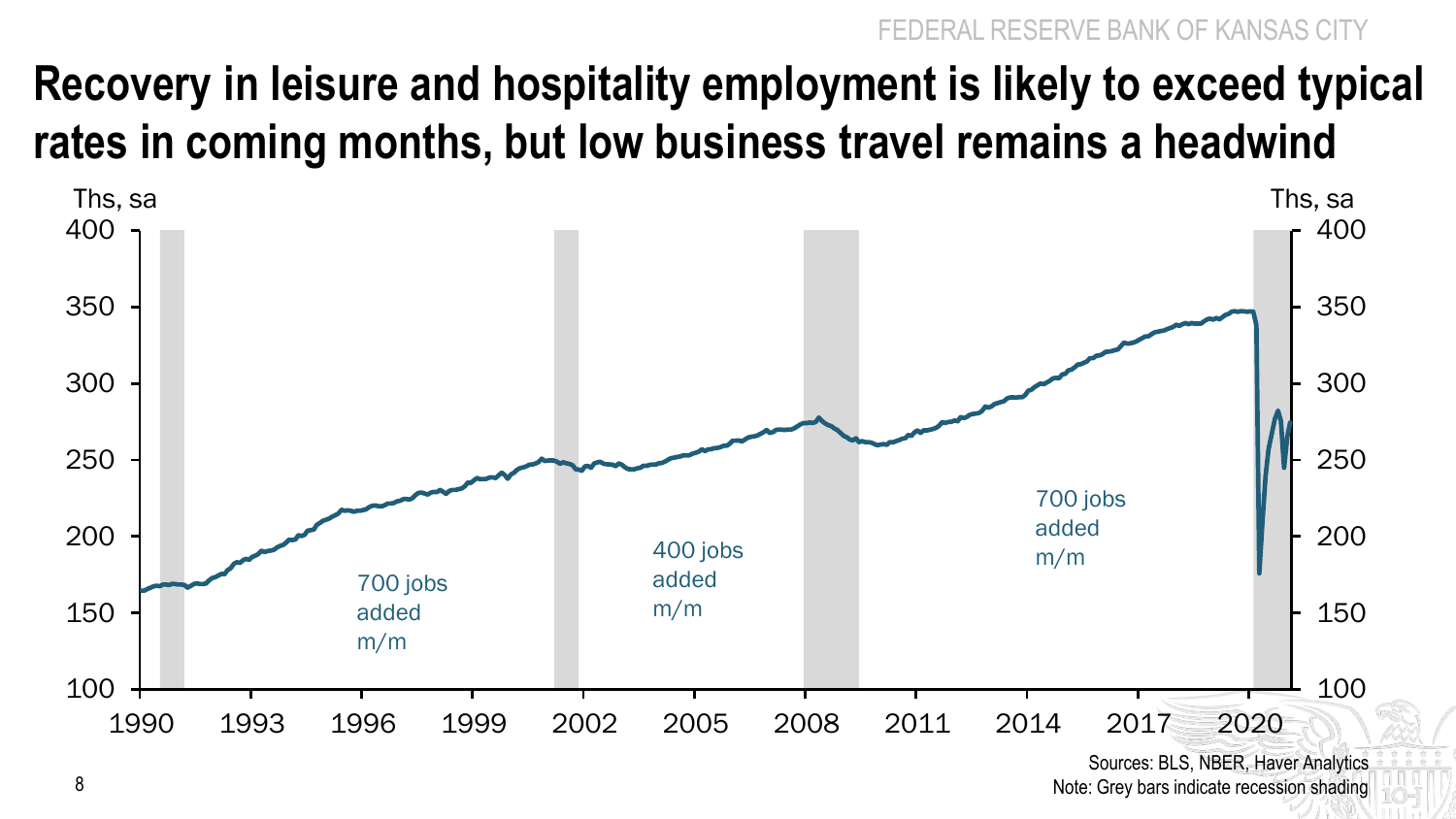RESERVE BANK OF KAN

### **Leisure and hospitality employment declined more, and has recovered less, in metro areas throughout the region**

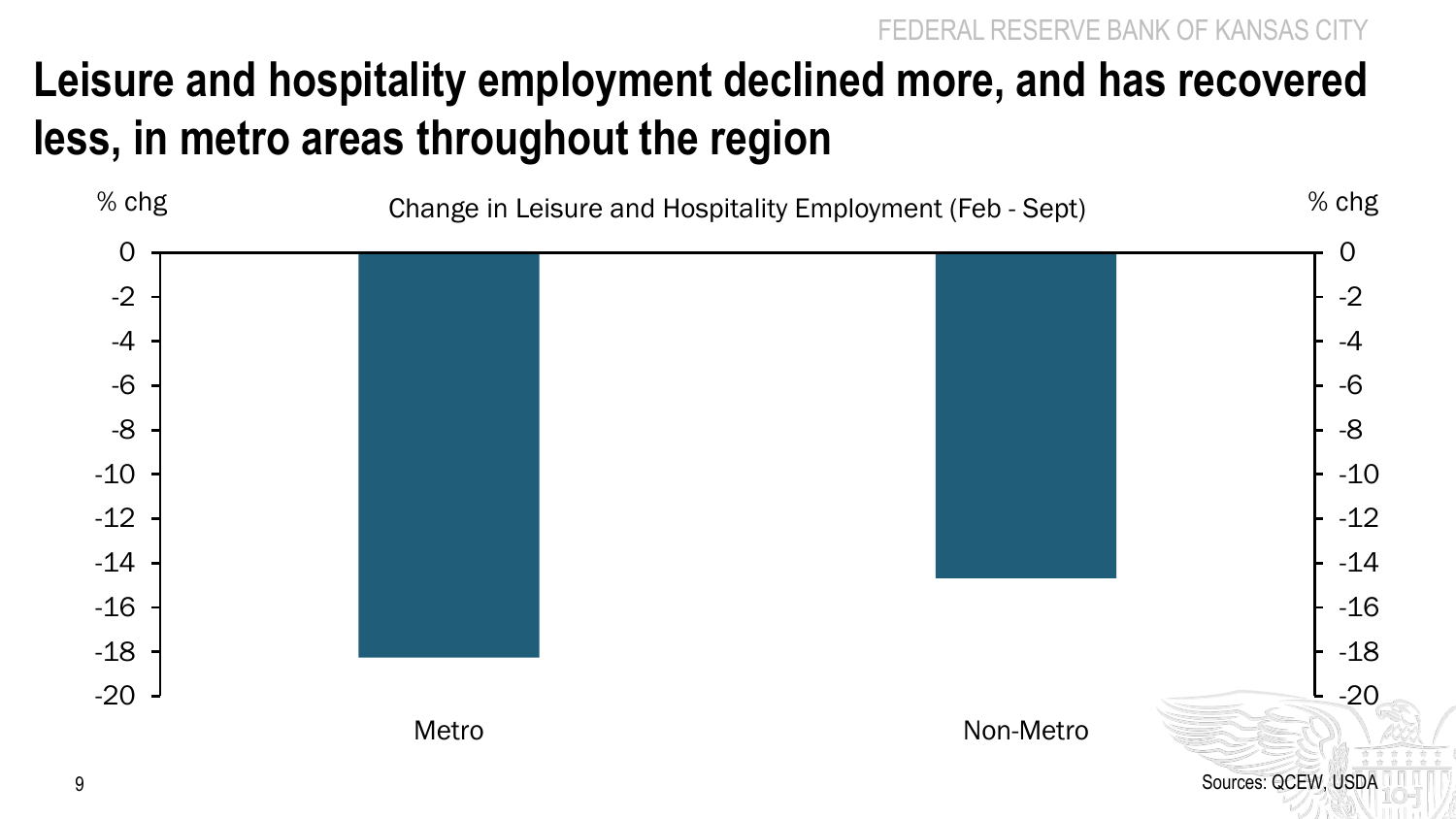## **Equipment investment decreased during previous downturns, but added substantially to growth over the last year**



Sources: BEA, NBER, Haver Analytics Note: Grey bars indicate recession shading the Note: Grey bars indicate recession shading 10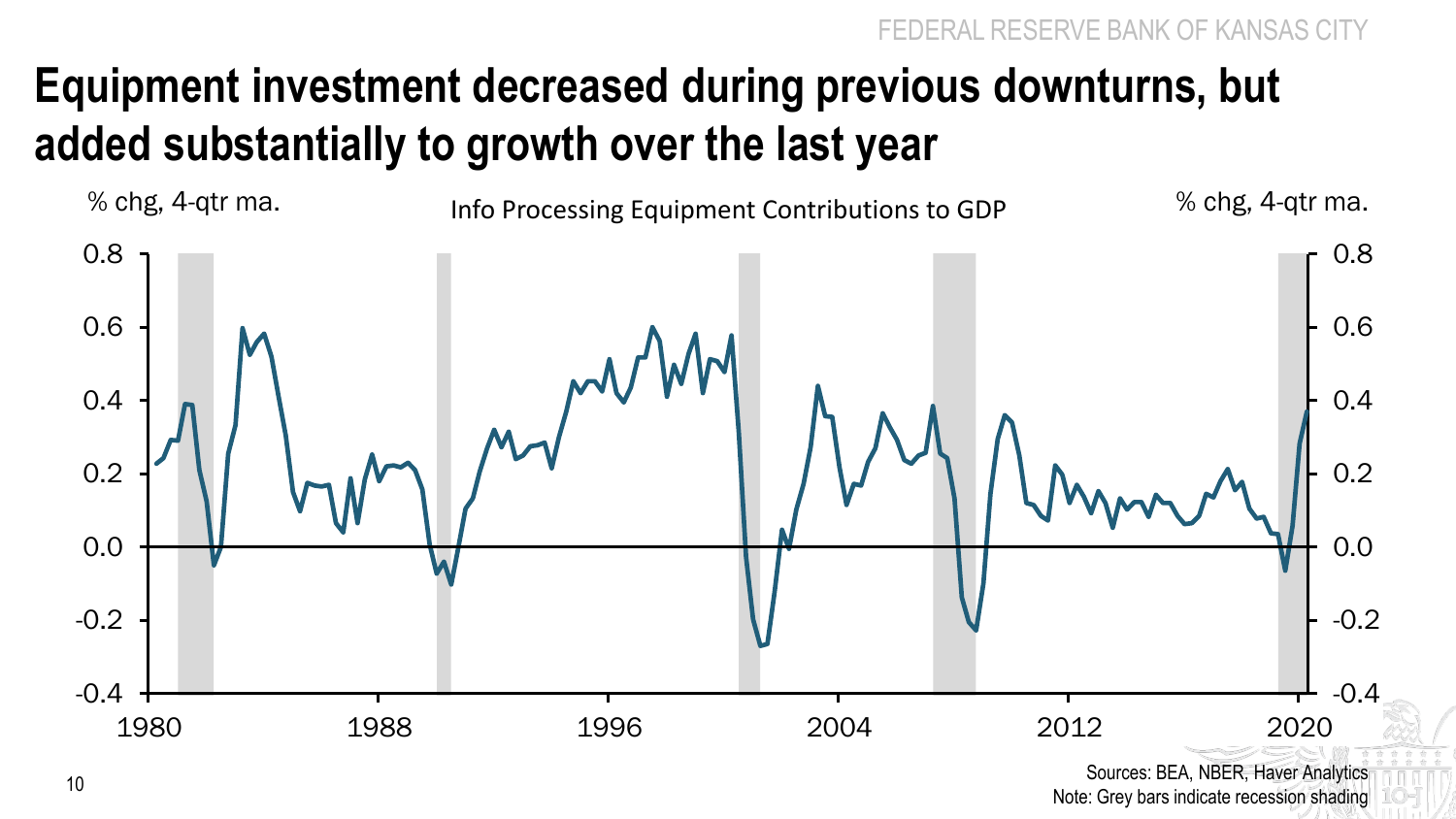### FSERVE BANK OF KANSAS CITY **Demand for capital goods and other investment equipment now exceeds pre-pandemic levels**



Note: Grey bar indicates recession shading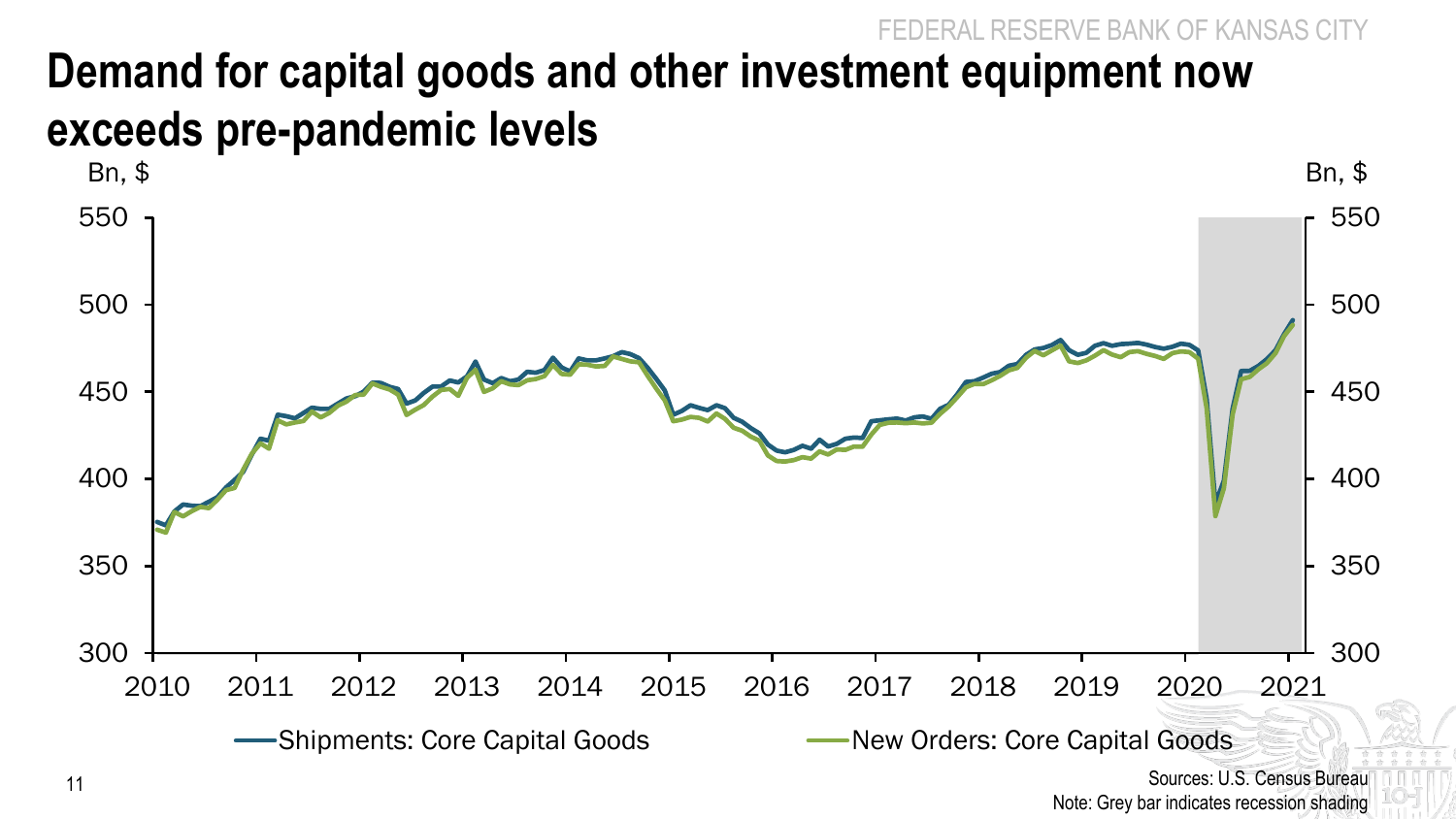FEDERAL RESERVE BANK OF KANSAS CITY

## **Low inventory to sales ratios will likely drive investment and hiring activity, though easing of supply constraints may restore inventories somewhat**



Sources: U.S. Census Bureau Note: Grey bar indicates recession shading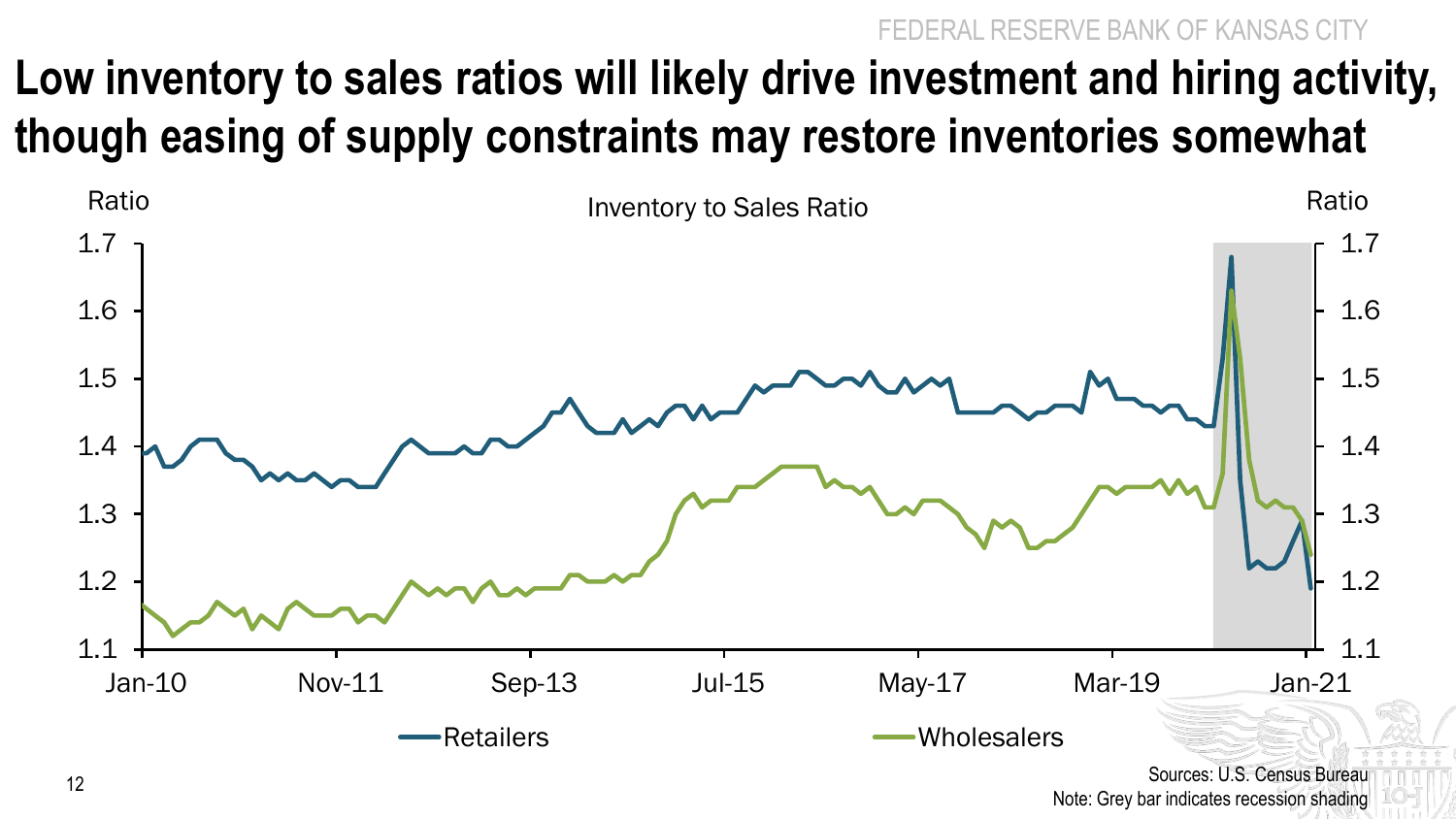#### FEDERAL RESERVE BANK OF KANSAS CITY **Worker shortages are more severe in manufacturing than prior to the pandemic, while demand is yet to fully recover in service sectors**

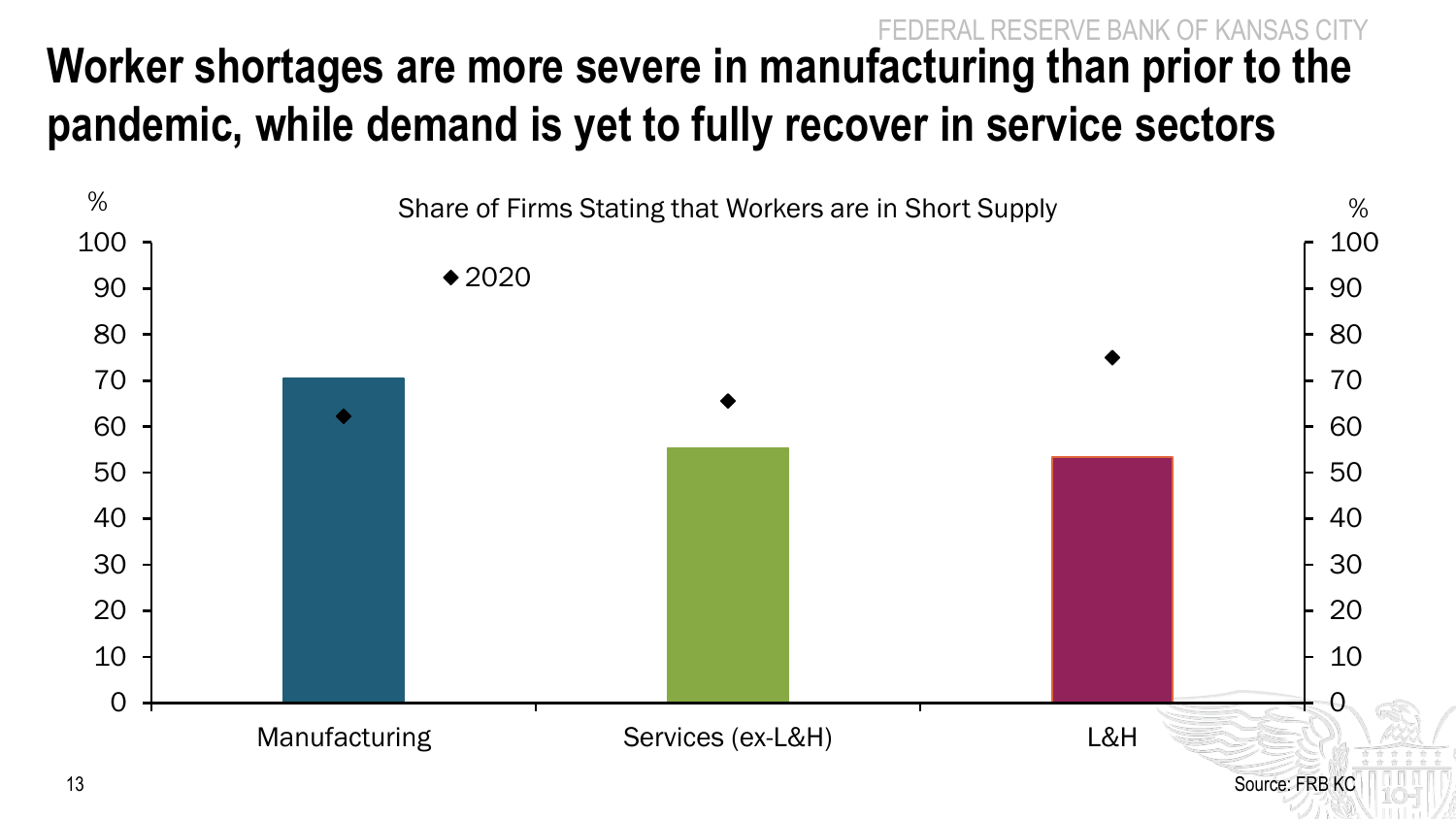### **Supply is currently having trouble keeping pace with demand in many industries**



Sources: Institute for Supply Management, Haver Analytics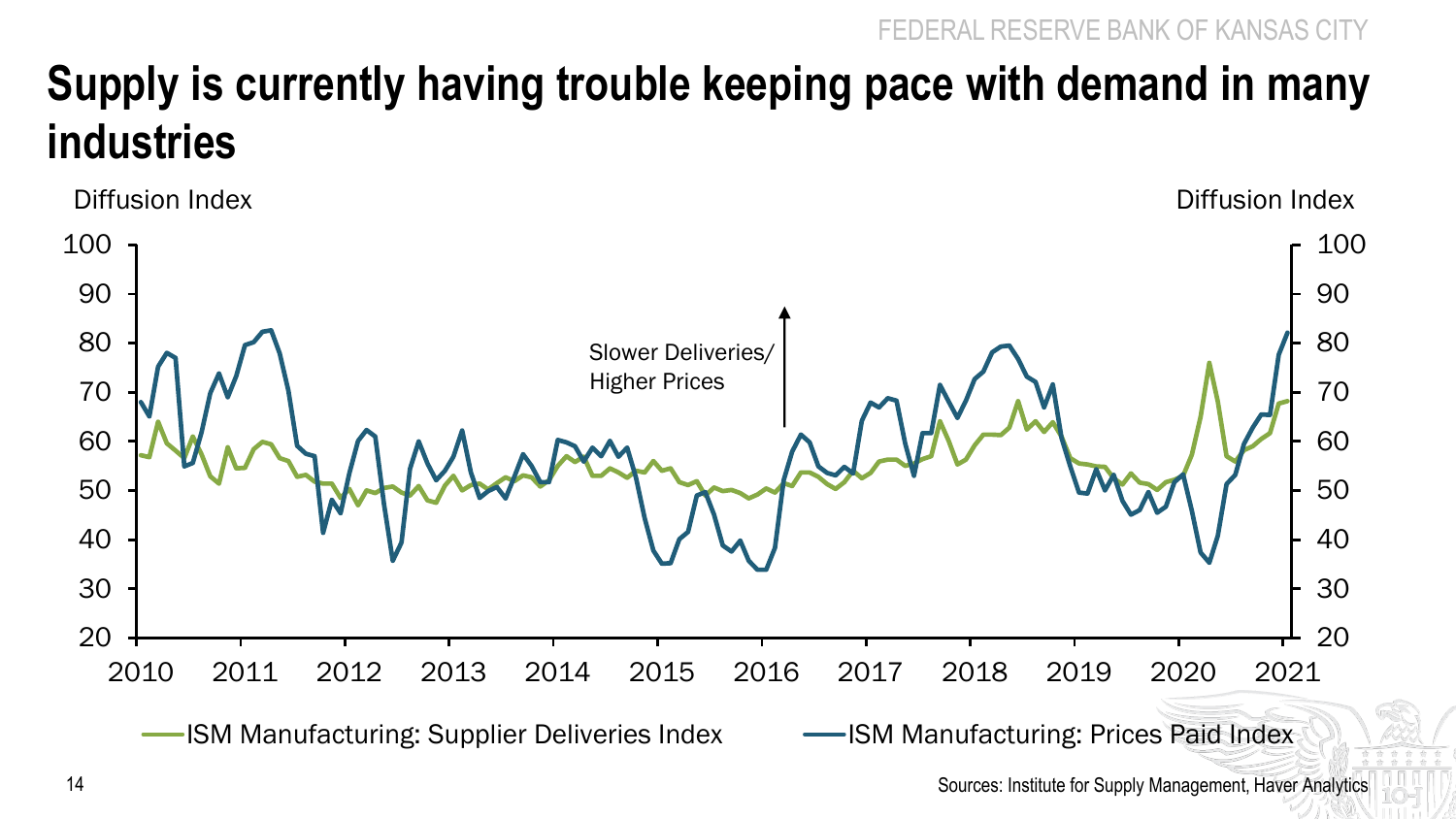### **Inflation is poised to move higher in the near term**



15 Sources: BEA, Haver Analytics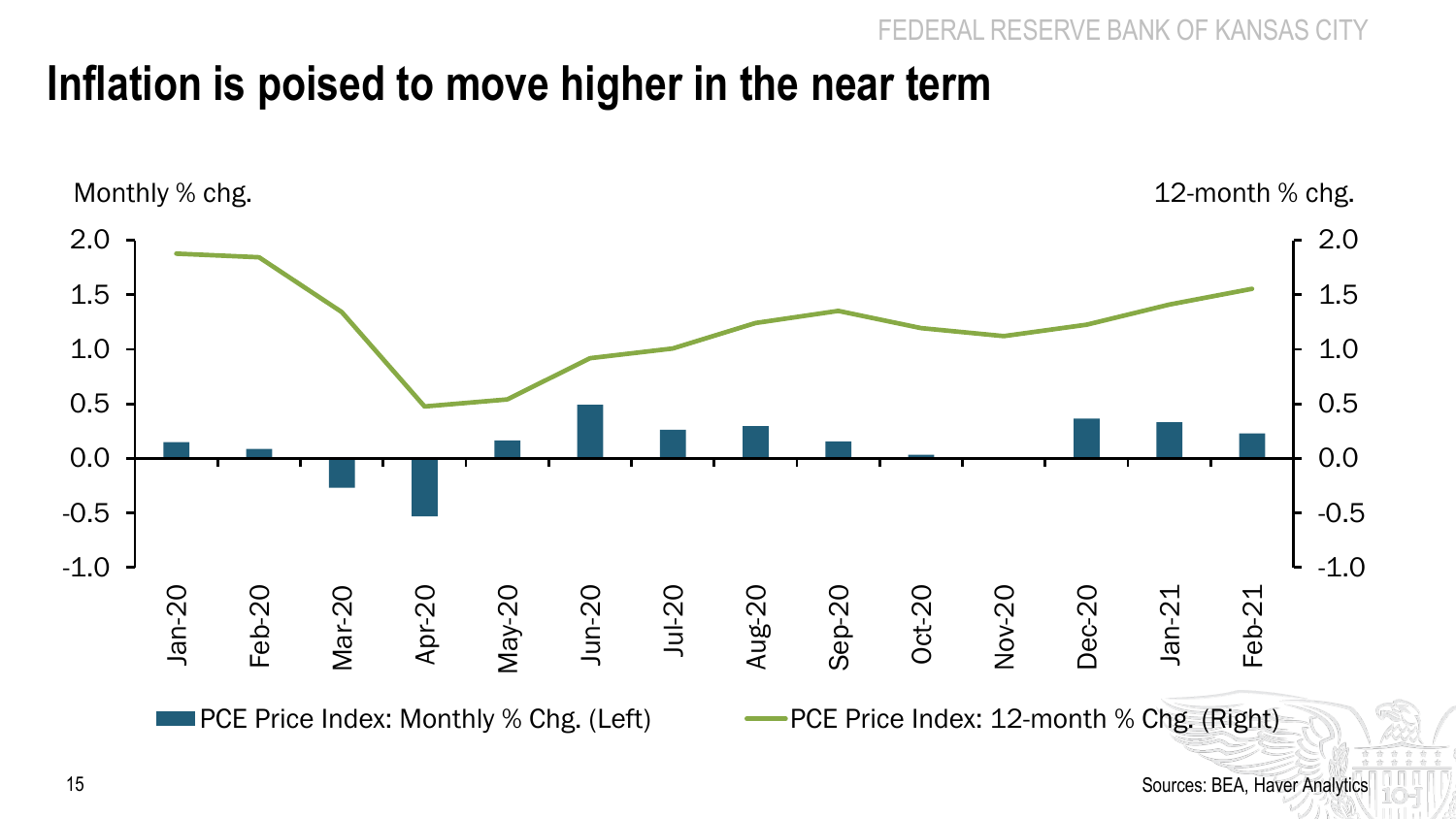### **Although inflation is currently below the 2 percent target, price growth for several goods and services accelerated over the last year**



Sources: BEA, Haver Analytics

Note: Bars indicate change in year-over-year price growth between February 2020 and February 2021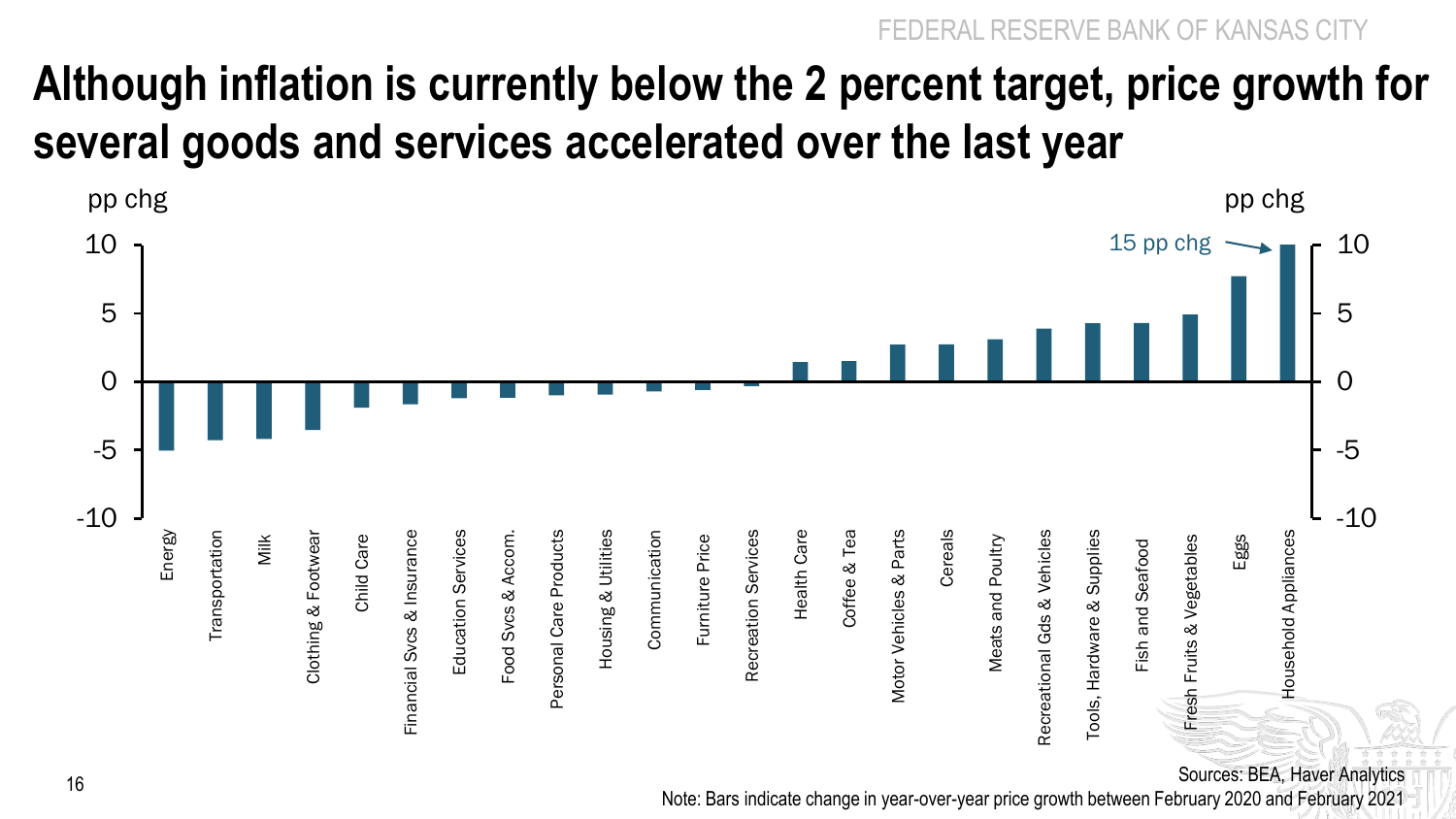### **House prices continue to rise while overall housing price indices are growing at subdued rates**

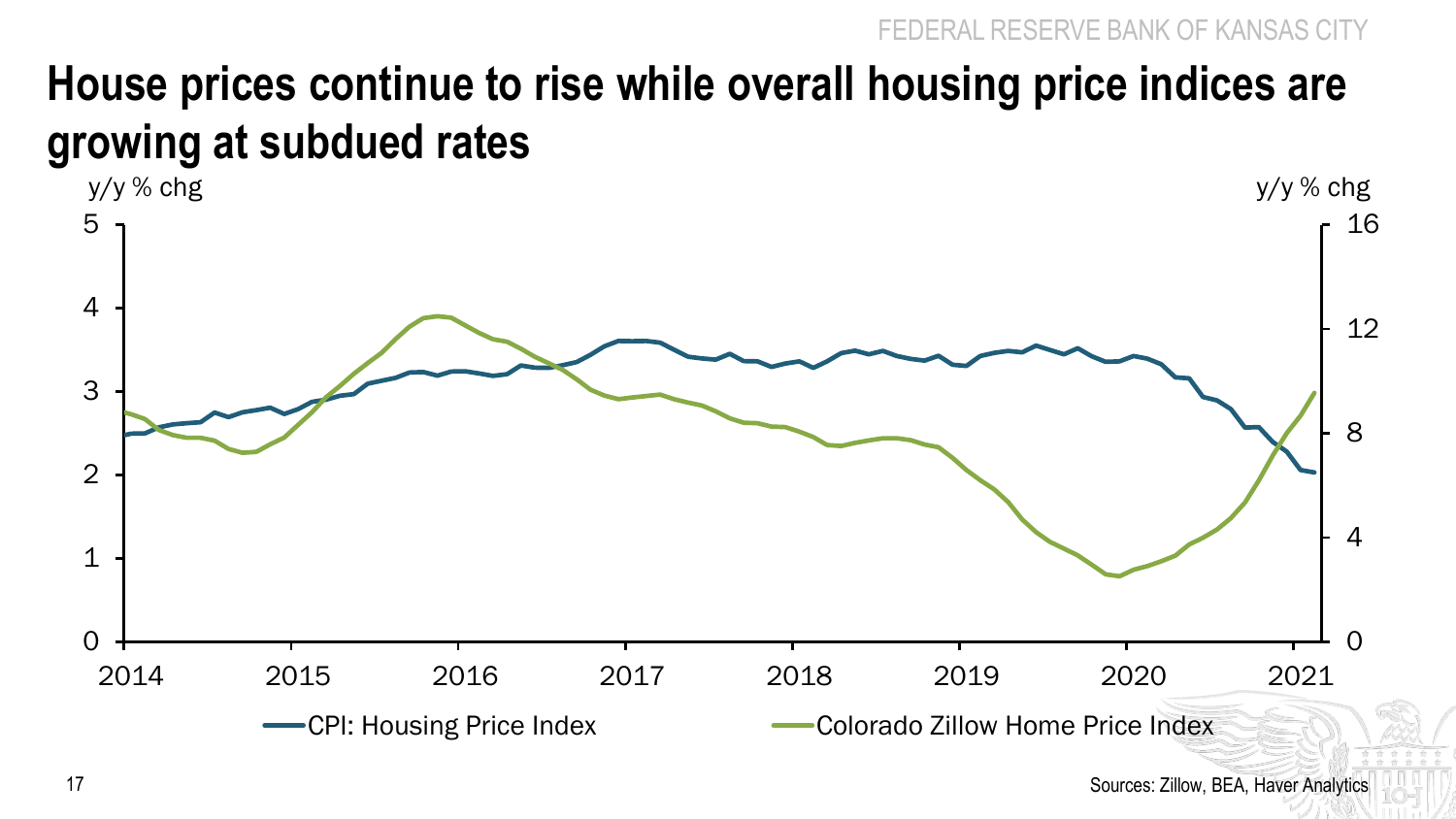### **The latest projections from the FOMC are continued policy accommodation**



Sources: Federal Reserve Board, Haver Analytics <sup>18</sup>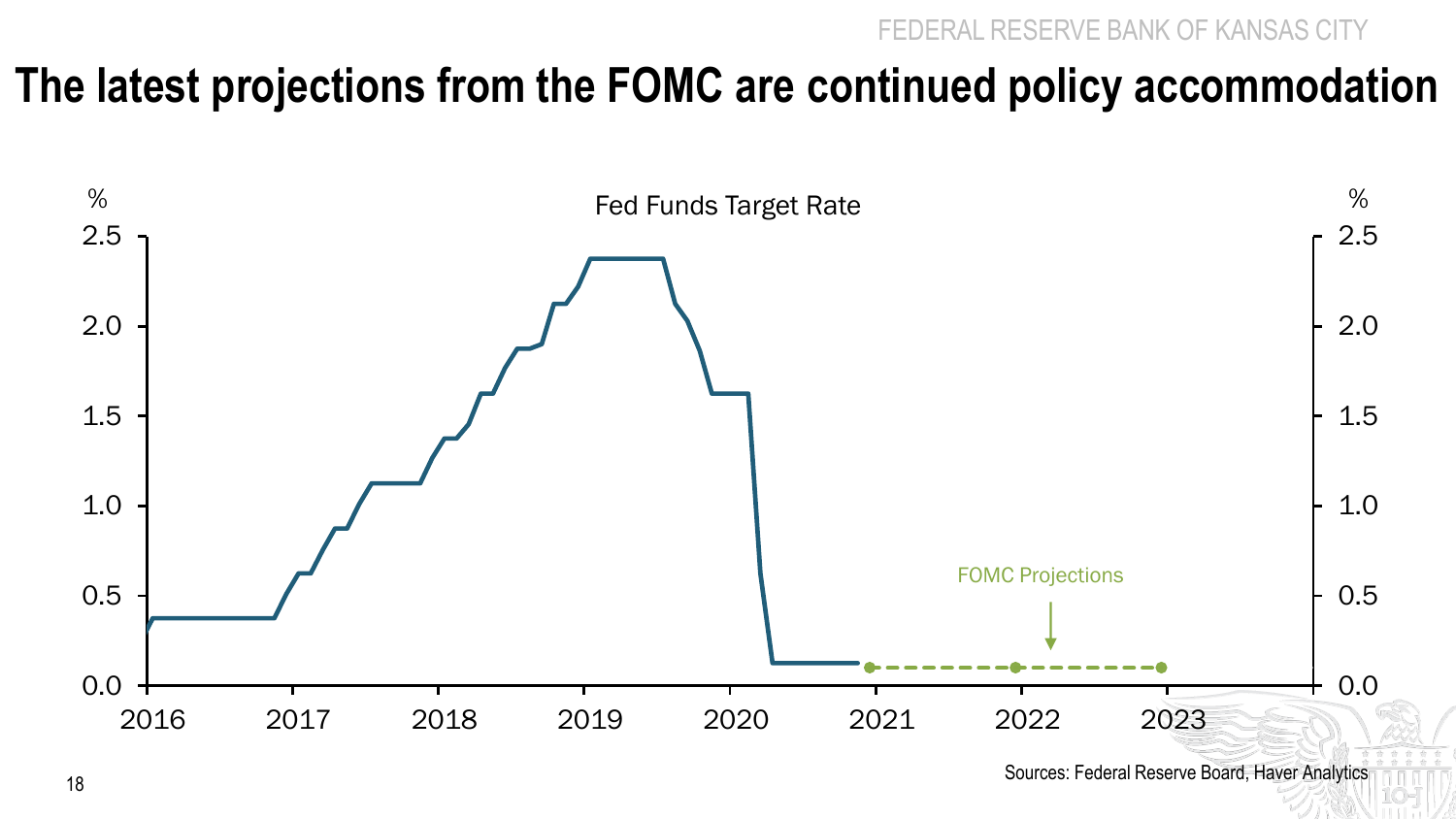### **Looking forward**

- Consumers are going to be drivers of the near-term outlook, with questions remaining as to how quickly demand for services will return
- Supply chain disruptions and materials costs pressures have emerged as near-term headwinds for businesses throughout the region
- Labor supply constraints risk more persistent challenges for businesses going forward